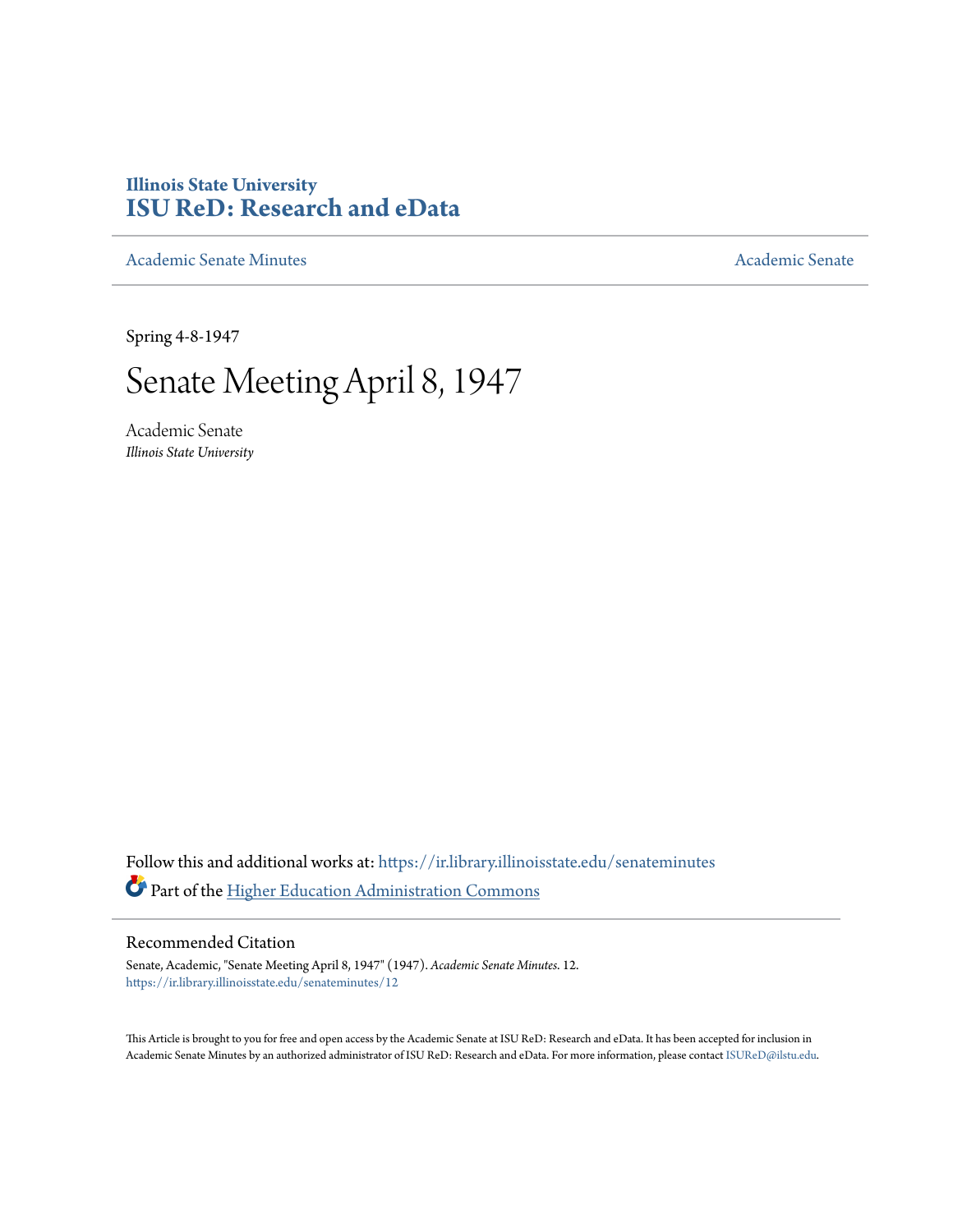## SENATE MEETING April 8, 1947

The meeting was called to order by President Fairchild with all members present except Mr. F. L. D. Holmes, who was away from the campus.

The President introduced Dr. Thomas D. Fitzgerald, Director of the University Health Service who is a new member of the Senate.

The President called attention to the fact that the April Faculty Meeting will be held on Tuesday, April 15, and the next regular Senate Meeting on Tuesday, May 6.

The President made the following requests and announcements:

)

1. New forms for reporting requests for absences of staff members *ate* now ready and will be used. They are available in the President's Office.

2. The next meeting of the Teachers College Board will be held on Monday, April 14, at Charleston. In this Board Report summer session faculty will be listed, but there will be no listing of faculty for next year at this time since no legislative or other official action has been taken concerning appropriations for the next biennium. Listing of faculty for the next school year and all persons employed for twelve months will be made in the July Board Report.

3. A few summer session bulletins are now available, and a sufficient supply for distribution will be ready in a few days. It is possible that the general catalog may be ready by May 1.

 $l_{\downarrow}$ . When it was announced that there would probably be no more intersessions after the summer of  $1947$ , it was with the supposition that the calendar which would be adopted for the 1947-1948 school year would be one which would make it necessary for classes to open on June 21,  $1948$ , rather than on June  $14$ . Since the Christmas vacation has been shortned, and it will be possible to begin classes on June 14, of 1948, it will again be possible to have an intersession. An intersession for  $1948$  is being included in the calendar for adoption by the Teachers College Board.

5. The recruitment program is well under way. Many personal letters are being sent to principals allover the State of Illinois. A printed sheet, known as "THE RECRUITER," will go out to a mailing list from time to time. This "RECRUITER" will cover a particular theme with each issue. It is hoped that the recruiting program will result in the enrollment of students with superior scholarship and varied talents.

6. College Day will be held on Monday, April 14. In the past there has been some apparent lack of cooperation on the part of a few of the faculty. This has probably been due to a lack of understanding. A bulletin covering the situation will be issued to all faculty members and it is hoped that heads of departments will explain the situation in their staff meetings.

7. While there will be postage available for routine matters, it is somewhat limited, and it probably will not be possible to add large amounts for unanticipated purposes.

8. Department heads will be asked to consult with the President within the next few weeks concerning the needs of their departments so far as staff, equipment, program, etc., are concerned.